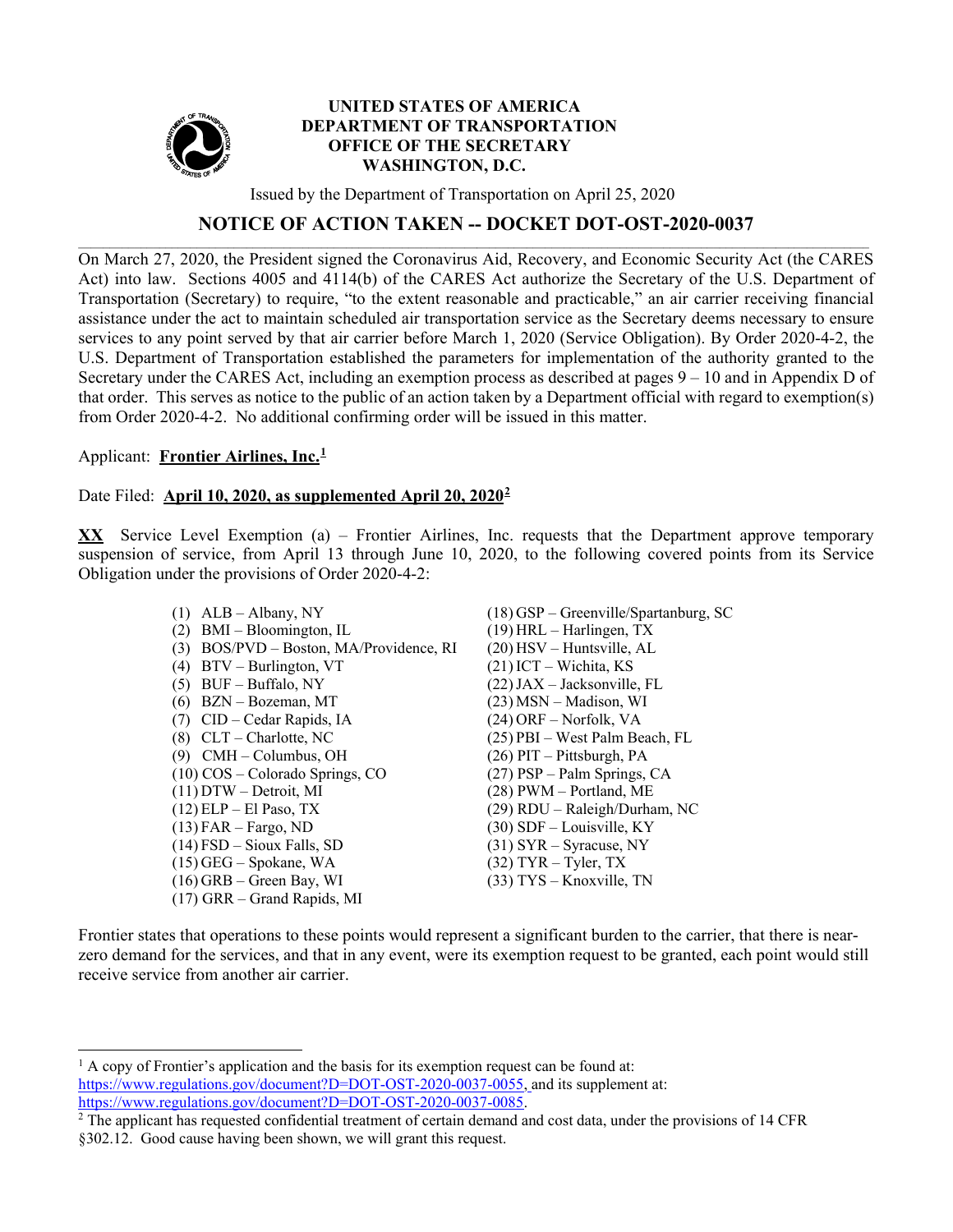**XX** Service Level Exemption (b) - to delete from its Service Obligation one covered point that the carrier states it ceased serving in July, 2019, and that its inclusion in its Service Obligation was in error:

(34) PSM – Portsmouth, NH

**XX** Seasonal Exemption - to delay operations at a covered point beyond the required seven business days of receiving financial assistance under the CARES Act from the U.S. Department of the Treasury as prescribed in Order 2020-4-2.

(35) PSP – Palm Springs International Airport

Frontier states that it has selected, under the provisions of Order 2020-4-2, the Winter 2020 schedule to serve as the basis for its Service Obligations, but that it only serves Palm Springs in the winter months, warranting an exemption.

**XX** Waiver from the 10-business day advance filing requirement for exemptions under Order 2020-4-2.

Responsive pleadings: On April 20, 2020, Frontier filed a letter from the Bloomington Normal Airport Authority (BNAA), owner/operator of the Central Illinois Regional Airport at Bloomington-Normal, Illinois.<sup>[3](#page-1-0)</sup> BNAA states that it supports the request of Frontier to the extent that the carrier seeks exemption from providing required service at that airport, noting the current circumstances faced by the country and airline industry, and its desire to support the viability of Frontier going forward.

### **DISPOSITION**

**XX Granted, in part, dismissed in part (see below) XX Balance, denied (see below)**

Action date: **April 25, 2020**

Effective dates of exemption authority granted:

Boston, MA/Providence, RI: **April 25, 2020 through June 10, 2020** Charlotte, NC: **April 25, 2020 through June 10, 2020** Detroit, MI: **April 25, 2020 through June 10, 2020[4](#page-1-1)**

This authority is subject to the terms, conditions, and limitations indicated:

#### **XX Holder's certificate(s) of public convenience and necessity XX Standard exemption conditions (attached) \_\_\_\_\_\_\_\_\_\_\_\_\_\_\_\_\_\_\_\_\_\_\_\_\_\_\_\_\_\_\_\_\_\_\_\_\_\_\_\_\_\_\_\_\_\_\_\_\_\_\_\_\_\_\_\_\_\_\_\_\_\_\_\_\_\_\_\_\_\_\_\_\_\_\_\_\_\_\_\_\_\_\_\_\_\_\_\_\_\_\_**

#### Basis for approval:

We find that a partial grant of Frontier's request for exemption through June 10, 2020, is warranted with respect to service to the following three points:

BOS/PVD - Boston, MA/Providence, RI<sup>[5](#page-1-2)</sup>

<span id="page-1-0"></span><sup>&</sup>lt;sup>3</sup> A copy of BNAA's letter can be found at: [https://www.regulations.gov/document?D=DOT-OST-2020-0037-00089.](https://www.regulations.gov/document?D=DOT-OST-2020-0037-00089)

<span id="page-1-1"></span><sup>&</sup>lt;sup>4</sup> The effectiveness of this authority will terminate on the date specified above. Should the air carrier wish to extend the date of effectiveness, it must file another request for an exemption in accordance with the exemption process as described in Appendix D of Order 2020-4-2.<br><sup>5</sup> As reflected in Order 2020-4-2, Providence (PVD) is part of the Boston Metropolitan Region.

<span id="page-1-2"></span>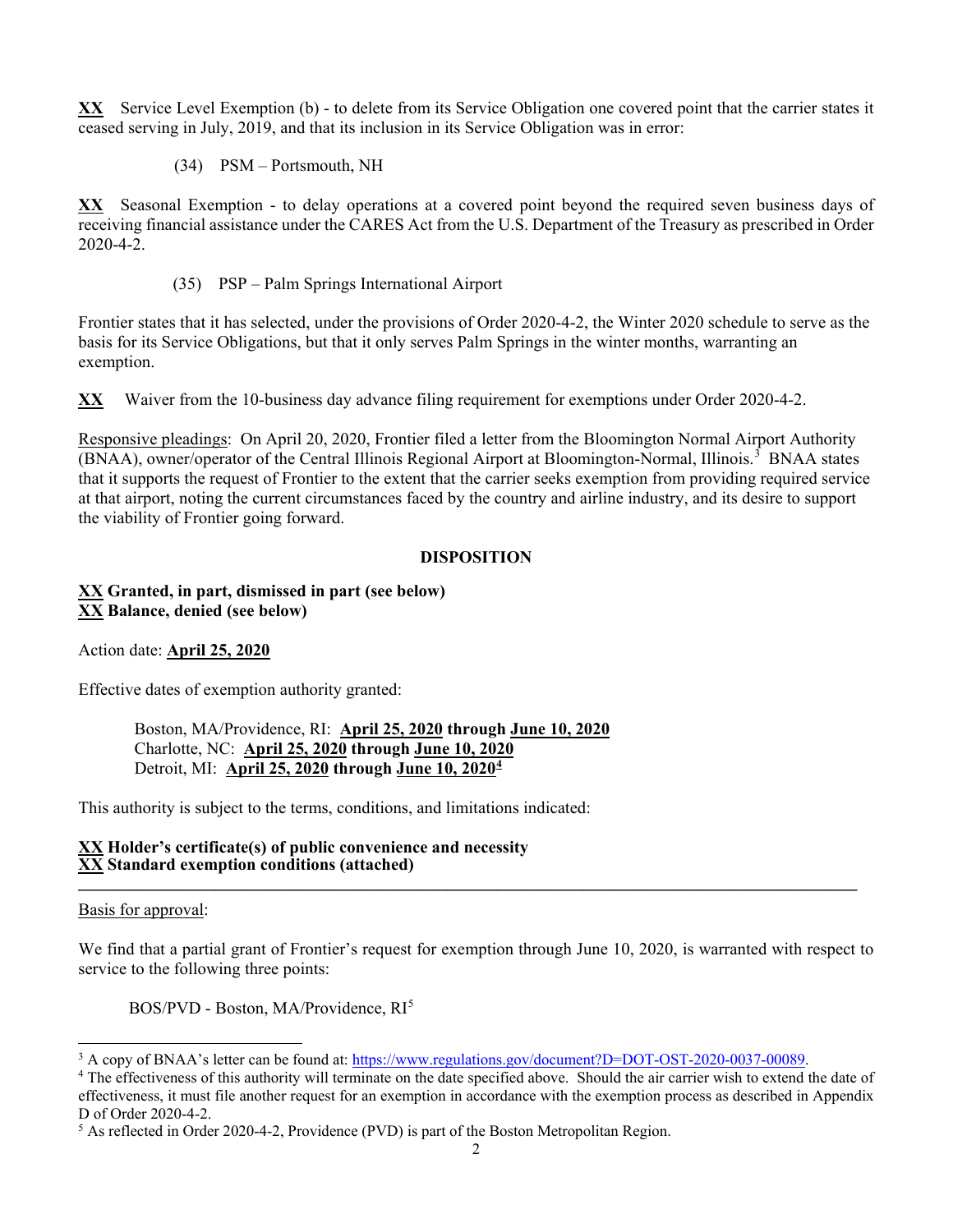CLT - Charlotte, NC DTW - Detroit, MI

The Department has, since the issuance of Order 2020-4-2, continued to monitor air carriers' operations under the Service Obligations set forth in that order, with particular emphasis on the impact of service obligations on small air carriers relative to the public interest benefits of requiring service. Order 2020-4-2 had identified proportionality of schedule impacts as an important factor in establishing minimum service obligations that were reasonable and practicable, as required by the CARES Act.<sup>[6](#page-2-0)</sup>

We find that the grant of this portion of Frontier's request provides well-justified and narrowly tailored relief for a small carrier, while being consistent with the objective of Order 2020-4-2, which is to require airlines receiving financial assistance under the CARES Act to continue serving the points on their network to the extent reasonable and practicable.

In this case, our action exempting Frontier from serving through June 10, 2020, the large hubs at Boston/Providence, Charlotte, and Detroit, which have abundant service from other carriers, would relieve Frontier from an undue economic and operational burden. Our action granting Frontier this exemption in part in no way relieves the applicant from its obligation to provide service to any other covered point in its Service Obligation. No points lose access to the national air transportation system. The Department finds this action to be reasonable and practicable because, at a minimum, the requesting airline (a) is a small carrier with 10% or less share of the domestic market and (b) is seeking relief from serving large hubs or focus city airports that have abundant service by large operators using the airports in question to provide connecting services.<sup>[7](#page-2-1)</sup>

Granting the request enables the Department to implement the CARES Act in a way that continues to balance the needs of communities appropriately to retain at least minimal connections to the national air transportation system during the current public health emergency, as required by the CARES Act, and the economic needs of certain segments of the industry. In these circumstances, we find that grant of this exemption to Frontier, to the extent described above, is warranted, and that it would not be reasonable or practicable to require Frontier to serve these points under the terms of Order 2020-4-2.[8](#page-2-2)

With respect to Portsmouth, NH (PSM), we find that granting the request is warranted, as the carrier notes that it ceased operations to that point in July 2019, and the point is therefore not subject to the provisions of that order. Under these circumstances, it would not be reasonable or practicable to require Frontier to serve Portsmouth under the terms of Order 2020-4-2.

For the remaining covered points, we deny Frontier's request. The Department is authorized to require air carriers receiving financial assistance under sections 4005 and 4114 of the CARES Act to maintain scheduled air transportation service as the Secretary deems necessary. By Order 2020-4-2, the Department modified its original methodology to address concerns raised by interested parties and to balance the needs of communities appropriately to retain at least minimal connections to the national air transportation system during the public health emergency, as required by the CARES Act, and the economic needs of certain segments of the industry. Frontier has not persuaded

<span id="page-2-0"></span> <sup>6</sup> Order 2020-4-2 at 7.

<span id="page-2-1"></span><sup>&</sup>lt;sup>7</sup> For these purposes, the Department is applying the same metric applied in Order 2020-4-2, namely carriers below a 10% share of total industry domestic capacity in calendar year 2019, as measured in available seat miles (ASMs). The Department defines a large hub as those airports that are listed on the FAA's most recent (calendar year 2018) "large hub" classification, as defined by 49 U.S.C. § 47102(11), including airports within the broader metropolitan areas defined by Order 2020-4-2, as well as additional points where the Department observes carriers connecting a high percentage of traffic. Those points are: Atlanta, Boston, Charlotte, Chicago, Dallas/Ft. Worth, Denver, Detroit, Honolulu, Houston, Las Vegas, Los Angeles, Miami, Minneapolis/St. Paul, Nashville, New York City, Orlando, Philadelphia, Phoenix, Portland, Salt Lake City, San Diego, San Francisco, Seattle, St. Louis, Tampa, and Washington, DC.

<span id="page-2-2"></span><sup>&</sup>lt;sup>8</sup> We followed a similar practice in our action on the application of Hyannis Air Service d/b/a Cape Air for exemption in this Docket. See Notice of Action taken dated April 24, 2020, in Docket DOT-OST-2020-0037.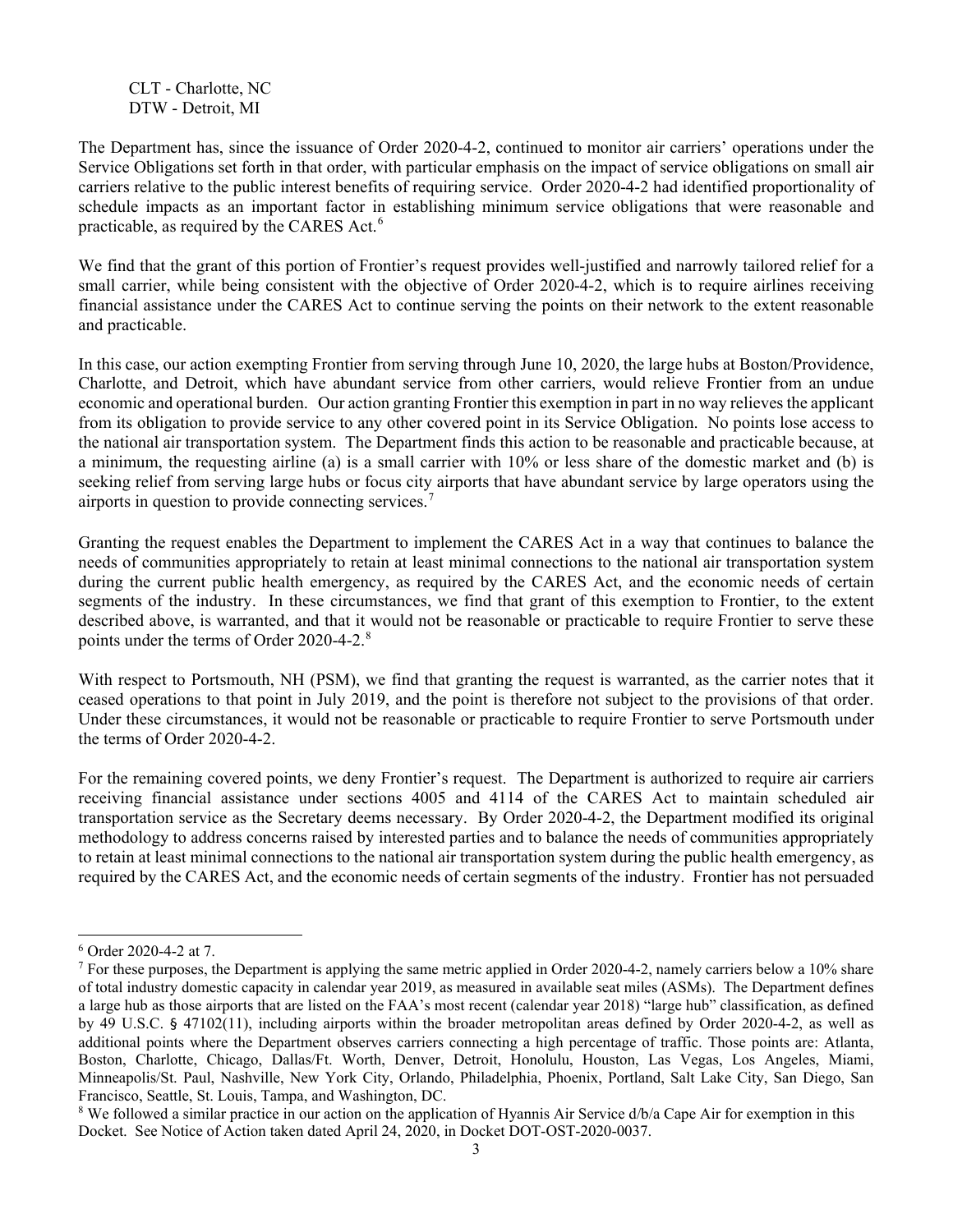the Department that we must strike a different balance with respect to the remaining covered points in Frontier's request. Order 2020-4-2 provides substantial flexibilities to covered carriers.<sup>[9](#page-3-0)</sup>

We also deny Frontier's request for a seasonal exemption for covered point 35 above, Palm Springs International Airport (PSP). Order 2020-4-2 afforded carriers the option of serving either their winter or summer seasonal points. Frontier chose its winter 2020 base line schedule, which includes Palm Springs, and therefore is committed to serving all points from that baseline. Palm Springs (PSP) is part of this baseline and must therefore be maintained as a Point of Minimum Service Obligation for Frontier.

Finally, Frontier requested a waiver of the 10-business day advance filing requirement for exemptions under Order 2020-4-2 so that its proposed schedule changes could be implemented promptly. In view of our action in this proceeding, that request is now moot and we dismiss it.

We may amend, modify, or revoke this exemption at any time without hearing at our discretion.

Persons entitled to petition the Department for reconsideration of the action set forth in this Notice under the Department's regulations, 14 CFR § 302.14, may file their petitions within ten (10) days after the date of issuance of this Notice. This action was effective when taken, and the filing of a petition for reconsideration will not alter such effectiveness.

Action taken by: David Short

Deputy Assistant Secretary Aviation and International Affairs

*An electronic version of this document is available at: [http://www.regulations.gov](http://www.regulations.gov/)*

<span id="page-3-0"></span> <sup>9</sup> We also find that the arguments raised by BNAA in its pleading do not raise any unique or special circumstances with respect to services to Bloomington, IL which would cause us to reach a different result with respect to services to that city.